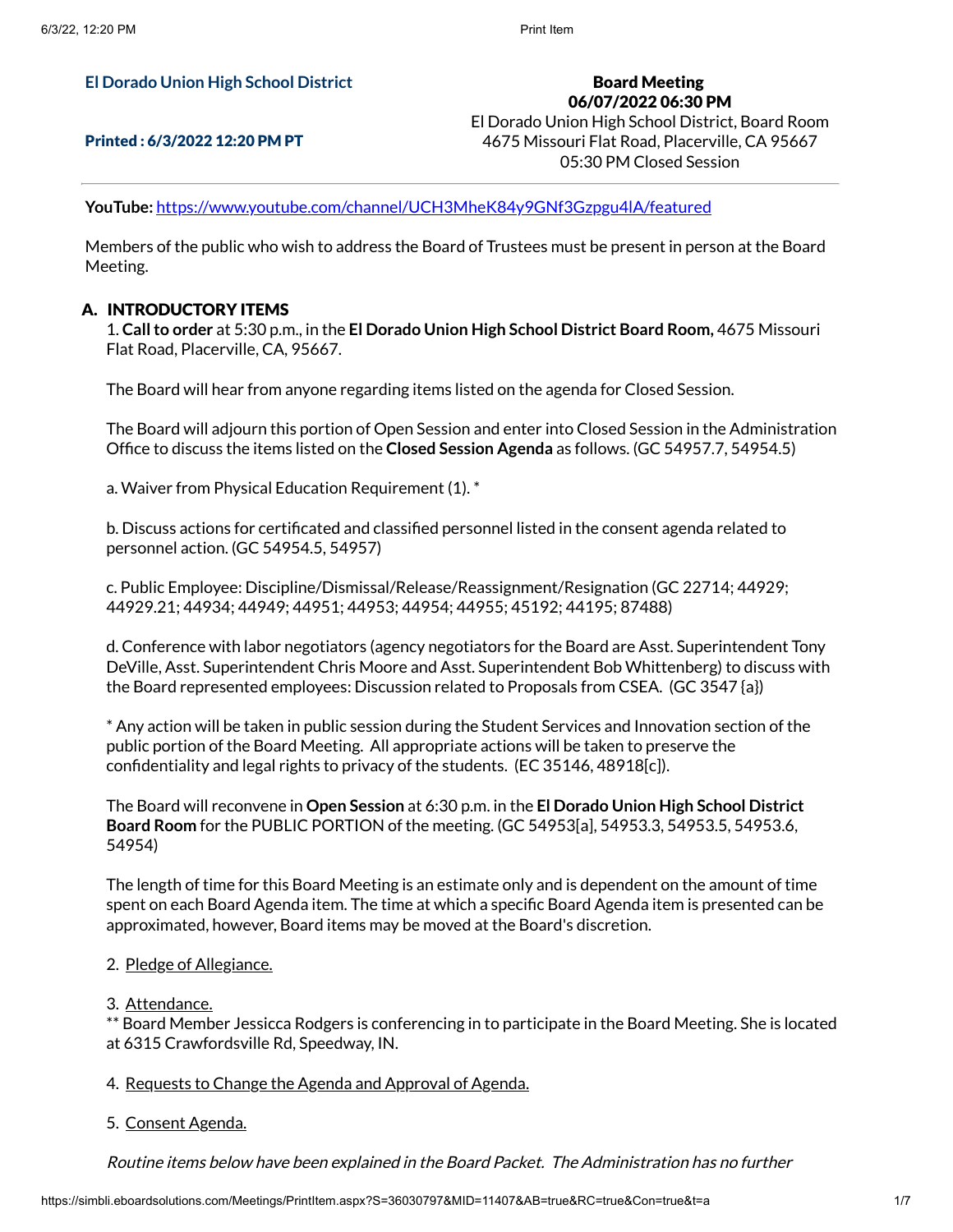presentations unless Board Members have questions. If <sup>a</sup> Board Member wishes to discuss further any item on the Consent Agenda, the item may be removed and discussed under the appropriate section of the agenda. The Administration recommends the Board act to approve the recommendations below:

- 1. Approval of Minutes of May 17, 2022 Board Meeting.
- 2. Approval of Commercial Warrants Report (copy for viewing available at District Office).
- 3. Approval of Routine Certificated Personnel Action.
- 4. Approval of Routine Classified Personnel Action.
- 5. Review of Board Policy and Administrative Regulations: AR 5121 Grades/Evaluation of Students Achievement; AR/BP 6146.11 - Alternative Credits Toward Graduation.
- 6. Approval/Ratification of Various Contracts (5/7/2022 5/26/22).
- 7. Monthly Report of Developer Fees Collected (March and April 2022).
- 8. Permission to Dispose of Obsolete/Unusable Furniture, Equipment and Textbooks.
- 9. Approval of Resolution #2021/22-16 Declaring an Election to be Held in its Jurisdiction, Consolidation with Other Districts, and Requesting Election Services.
- 10. Approval to Authorize Payment of Warrants and Employment of Staff in July; Authorize Superintendent or Designee to Sign Contract(s).
- 11. Approval of Proclamations for 2022-2023.
- 12. Destruction of Student Services Records.
- 13. Strengthening Career and Technical Education for the 21st Century (formerly Carl D. Perkins) 2022- 2023 Application for Funding.
- 14. Biennial Review of BB 9270 Conflict of Interest.
- 15. Annual Review and Approval of the El Dorado Union High School District Injury and Illness Prevention Program.
- 16. Delegate Authority to Superintendent to Approve or Reject Bids, Award Consulting and Construction Contracts, Approve Change Orders and Affirm Notice of Completions for Facilities and Maintenance Projects.
- 17. Legal Services Agreement.
- 18. CA Cadet Corps
- 19. El Dorado High School Overnight Instructional Trip Request: CADA Summer Camp, Santa Barbara, CA, July 11-15, 2022.
- 20. El Dorado High School Overnight Instructional Trip Request: Girls Water Polo Camping Trip, Pollock Pines, CA, August 1-2, 2022.
- 21. El Dorado High School Overnight Instructional Trip Request: Girls Water Polo Camping Trip, Pollock Pines, CA, August 1-2, 2022.
- 22. Oak Ridge High School Overnight Instructional Trip Request: National Speech and Debate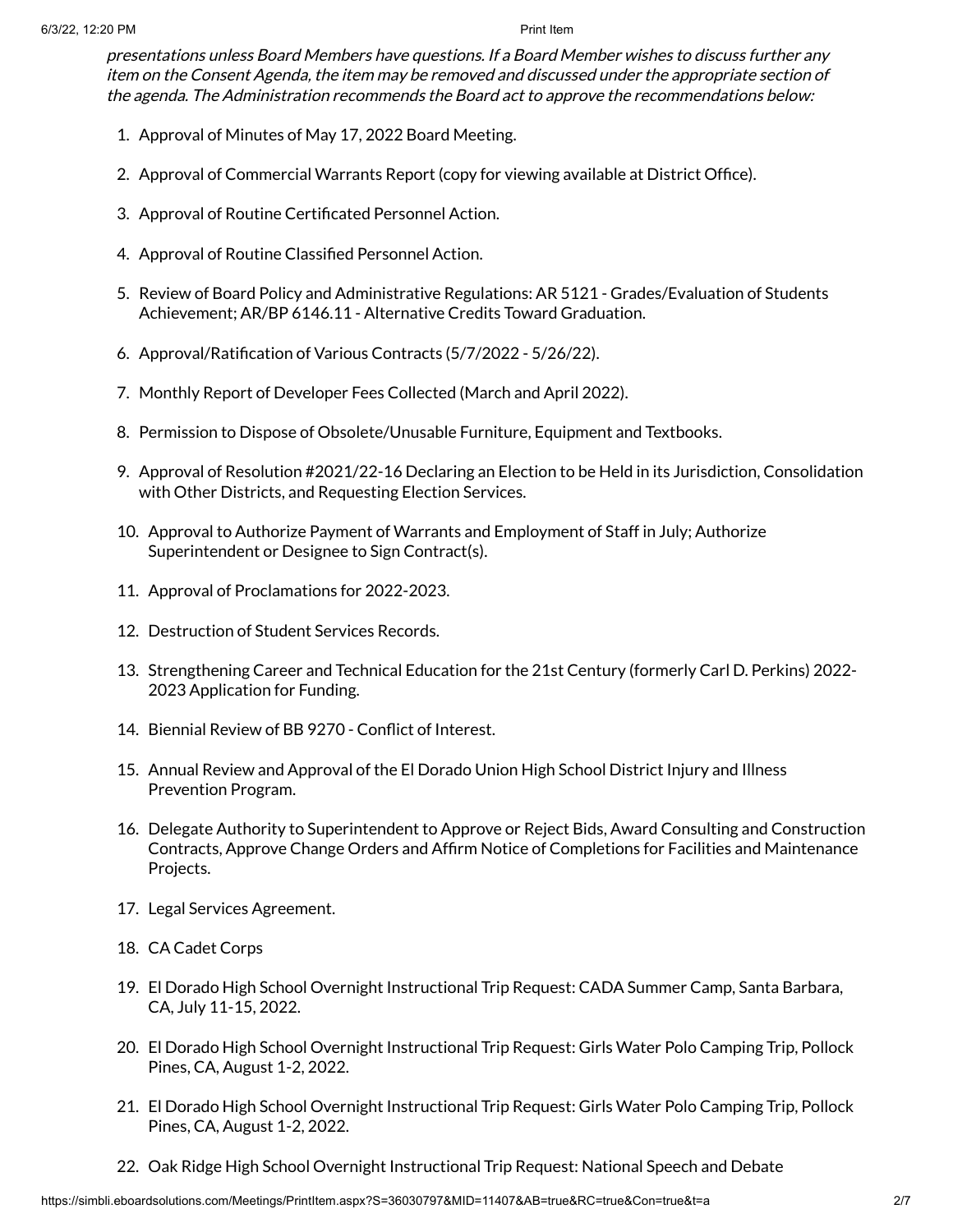Association Tournament, Louisville, KY, June 11-18, 2022.

- 23. Ponderosa High School Overnight Instructional Trip Request: Football Camp, Ashland, OR, June 18- 21, 2022.
- 24. Ponderosa High School Overnight Instructional Trip Request: CADA Camp, Santa Barbara, CA, July 6- 10, 2022.
- 25. Ponderosa High School Overnight Instructional Trip Request: Speech and Debate, Louisville, KY, June 11-18, 2022.
- 26. Union Mine High School Overnight Instructional Trip Request: FNL Youth Summit, Anaheim, CA, June 17-19, 2022.
- 27. Union Mine High School Overnight Instructional Trip Request: UCA Cheer Camp, Reno, NV, June 19- 22, 2022.

# B. SUPERINTENDENT'S OPENING UPDATES

# C. RECOGNITION OF SPECIAL CONTRIBUTIONS AND ACHIEVEMENTS

1. Athletic Sports Teams.

# D. ACKNOWLEDGMENT OF CORRESPONDENCE

Board Member(s) wishing to schedule <sup>a</sup> discussion about any correspondence are asked to inform the Board President or Superintendent so that time can be made available on this agenda or on another appropriate Board Meeting Agenda.

Correspondence addressed to the Board will be responded to by the Administration, as needed. However, if there are particular responses the Board wishes to stress, indicating those at this time would help the staff best represent those views.

# E. INVITATION TO BARGAINING UNIT PRESIDENTS/DESIGNEES AND/OR MEMBERS OF THE PUBLIC TO ADDRESS THE BOARD (GC54954.3)

This item is placed on the agenda for the purpose of providing members of the public and Bargaining Unit representatives the opportunity to address the Board on any item of business that does not appear on the formal agenda.

Visitors wishing to speak to the Board about agenda items should request recognition from the Board President during the time that item will be discussed.

The Board reserves the right to establish <sup>a</sup> time limit on these discussions or to refer them to the next regular meeting for further deliberation.

The procedures by which to address the Board are posted in the meeting.

## F. SUPERINTENDENT'S – ACTION/DISCUSSION ITEMS

1. CatapultEMS Integrated Emergency Solutions and Proactive School Security Issues.

The ability to respond to an emergency and communicate quickly and efficiently is critical. Catapult Emergency Management System (EMS) software provides the following features to help manage an emergency situation: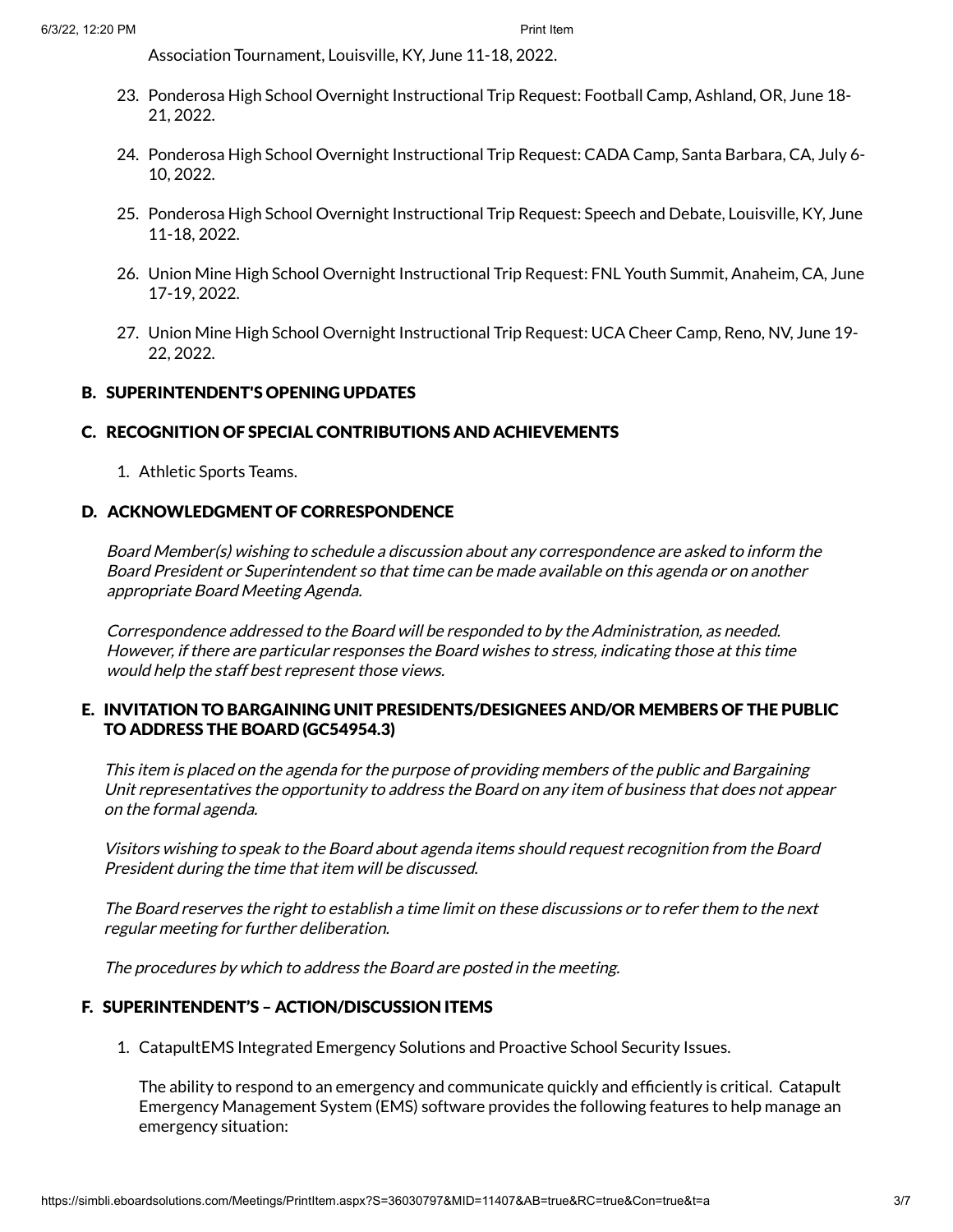- 1.Anonymous online bully, tip, and threat reports go directly to the site's safety team allowing them to respond, escalate, resolve and archive reports.
- 2.Automatic emergency alerts sent via text, email and phone to staff, teachers, administration and first responders.
- 3. Full emergency management system with real-time student and staff accountability, digital emergency resources, two-way communication and first responder integration.
- 4. Initiation of a reunification process at the conclusion of an emergency to reunite students with their emergency contacts.

The Administration recommends acquiring the CatapultEMS system to improve the emergency management system and communication efficiency.

2. State Budget and Potential New Spending.

# G. EDUCATIONAL SERVICES – ACTION/DISCUSSION ITEMS

1. El Dorado Union High School District Local Control and Accountability Plan (LCAP) Public Hearing to Solicit Recommendations and Comments of Members of the Public.

The LCAP is intended as a comprehensive planning tool to support student outcomes and is an important component of the local control funding formula (LCFF). Under the LCFF, all local educational agencies (LEAs) including school districts, county offices of education (COEs), and charter schools are required to prepare an LCAP, which describes how they intend to meet annual goals for all pupils, with specific activities to address state and local priorities. The Board shall hold at least one public hearing to solicit the recommendations and comments of members of the public regarding the specific actions and expenditures proposed to be included in the LCAP. The public hearing shall be held at the same meeting as the budget hearing. The Board shall adopt the LCAP prior to adopting the District budget, but at the same public meeting. This meeting shall be held after the public hearing described above, but not on the same day as the hearing.

The Administration recommends that the Board of Trustees conduct a public hearing to solicit recommendations and comments of members of the public regarding the specific actions and expenditures proposed to be included in the El Dorado Union High School District LCAP.

2. El Dorado Union High School District Pacific Crest Academy Local Control and Accountability Plan (LCAP) Public Hearing to Solicit Recommendations and Comments of Members of the Public.

The LCAP is intended as a comprehensive planning tool to support student outcomes and is an important component of the local control funding formula (LCFF). Under the LCFF, all local educational agencies (LEAs) including school districts, county offices of education (COEs), and charter schools are required to prepare an LCAP, which describes how they intend to meet annual goals for all pupils, with specific activities to address state and local priorities. The Board shall hold at least one public hearing to solicit the recommendations and comments of members of the public regarding the specific actions and expenditures proposed to be included in the LCAP. The public hearing shall be held at the same meeting as the budget hearing. The Board shall adopt the LCAP prior to adopting the District budget, but at the same public meeting. This meeting shall be held after the public hearing described above, but not on the same day as the hearing.

The Administration recommends that the Board of Trustees conduct a public hearing to solicit recommendations and comments of members of the public regarding the specific actions and expenditures proposed to be included in the El Dorado Union High School Pacific Crest Academy LCAP.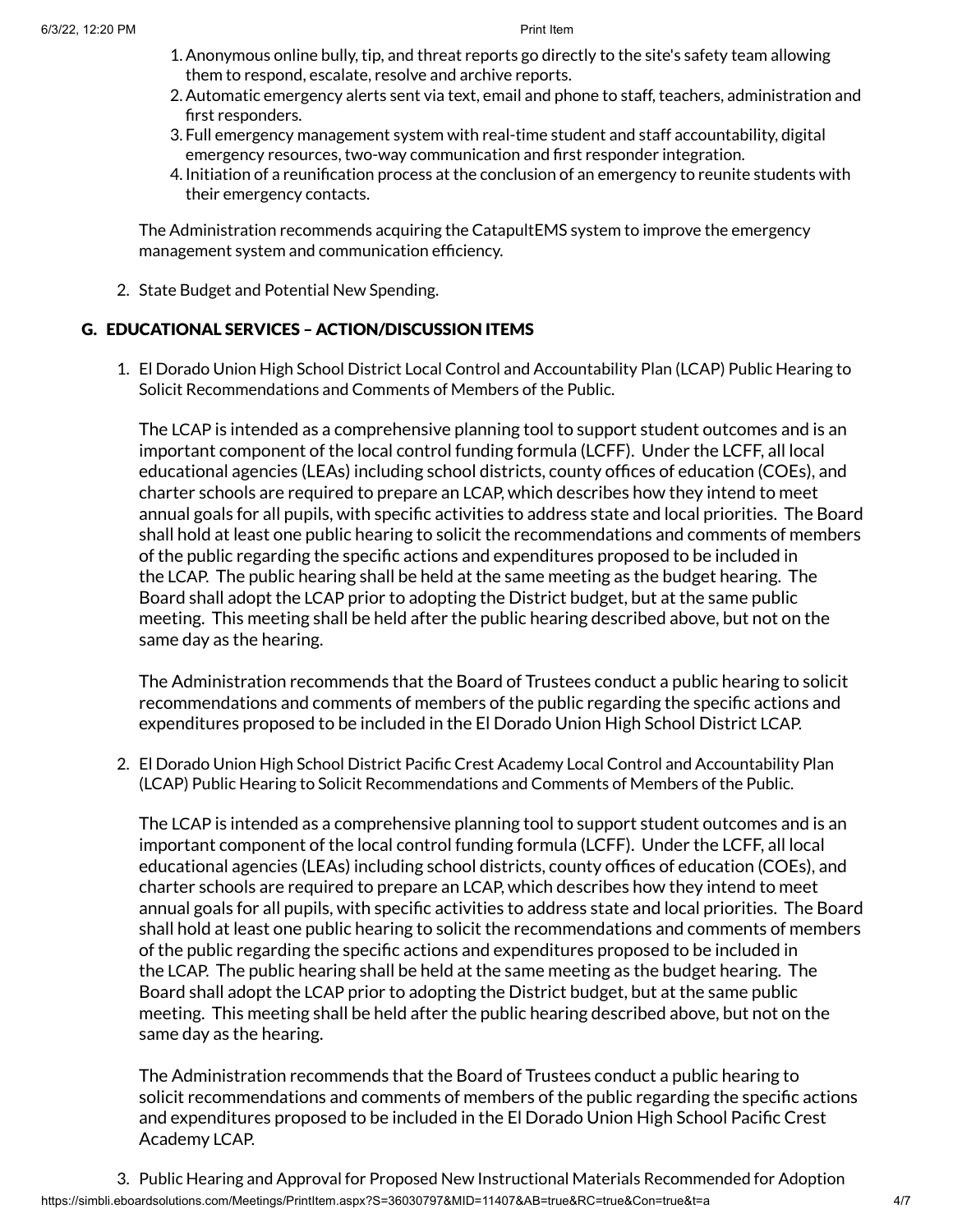for the 2022-2023 School Year.

Each year, the El Dorado Union High School District adopts instructional materials for new courses and classes which have revised their courses of study in accordance with the adoption cycle. Instructional materials in each curricular area are aligned with District and California content standards.

For the 2022-2023 school year, AP American Government instructional materials are being recommended for adoption. Staff from all sites, as well as parent and student representatives participated in the evaluation of instructional materials in social science areas, and a unanimous vote selected a common instructional material for all District courses. The SILT Coordinating Chair is commended for their excellent organization and management of this selection process.

Recommended material purchases for the 2022-2023 school year:

American Government: Stories of a Nation, Published by Bedford, Freeman & Worth, Copyright 2021, ISBN: 978-1-319-34498-6

The instructional materials being recommended for adoption are available for review in the Educational Services Office.

The Administration recommends the Board of Trustees conduct a public hearing on the proposed instructional materials and that the Board approve the adoption of new instructional materials for AP American Government.

# H. BUSINESS SERVICES – ACTION/DISCUSSION ITEMS

1. 2022-2023 Budget Inspection and Public Hearing.

Education Code requires that school districts hold a public hearing to receive and consider public comments regarding the 2022-2023 Proposed Budget.

Each year in mid-May, the Governor produces a revision to the state's proposed budget issued in January. Education Code § 42127(a) (2) requires that school districts adopt an annual budget no later than July 1 of each year. The first draft of our completed budget based on the May Revision is attached for review and discussion. Relevant budget information from the May Revise included in this budget document will be discussed.

The final budget will be submitted to the Board of Trustees for approval at the June 9, 2022 meeting. Staff is closely monitoring developments in Sacramento as well as other budget information as it comes in before producing the budget for approval.

The Administration recommends that the Board of Trustees:

1. Review the 2022-2023 Proposed Budget;

2. Open a public hearing to receive and consider public comments regarding the 2022-2023 Proposed Budget;

3. Close the public hearing; and

4. Accept for consideration information provided concerning the 2022-2023 Proposed Budget.

## 2. PARS 115 Trust Pension GASB Resolution.

On June 14, 2016, the District adopted the PARS Public Agencies Post-Employment Benefits Trust (the "PARS Trust") to prefund the District's Other Post Employment Retirement Benefits ("OPEB") via Resolution 2015/16-15. The PARS Trust also allows participating agencies to prefund their pension obligations (CalSTRS and CalPERS costs) through the same trust. Currently, 276 public agencies have adopted the pension prefunding feature of the PARS Trust. Agencies use this feature in order to mitigate against future pension cost increases and address current liabilities.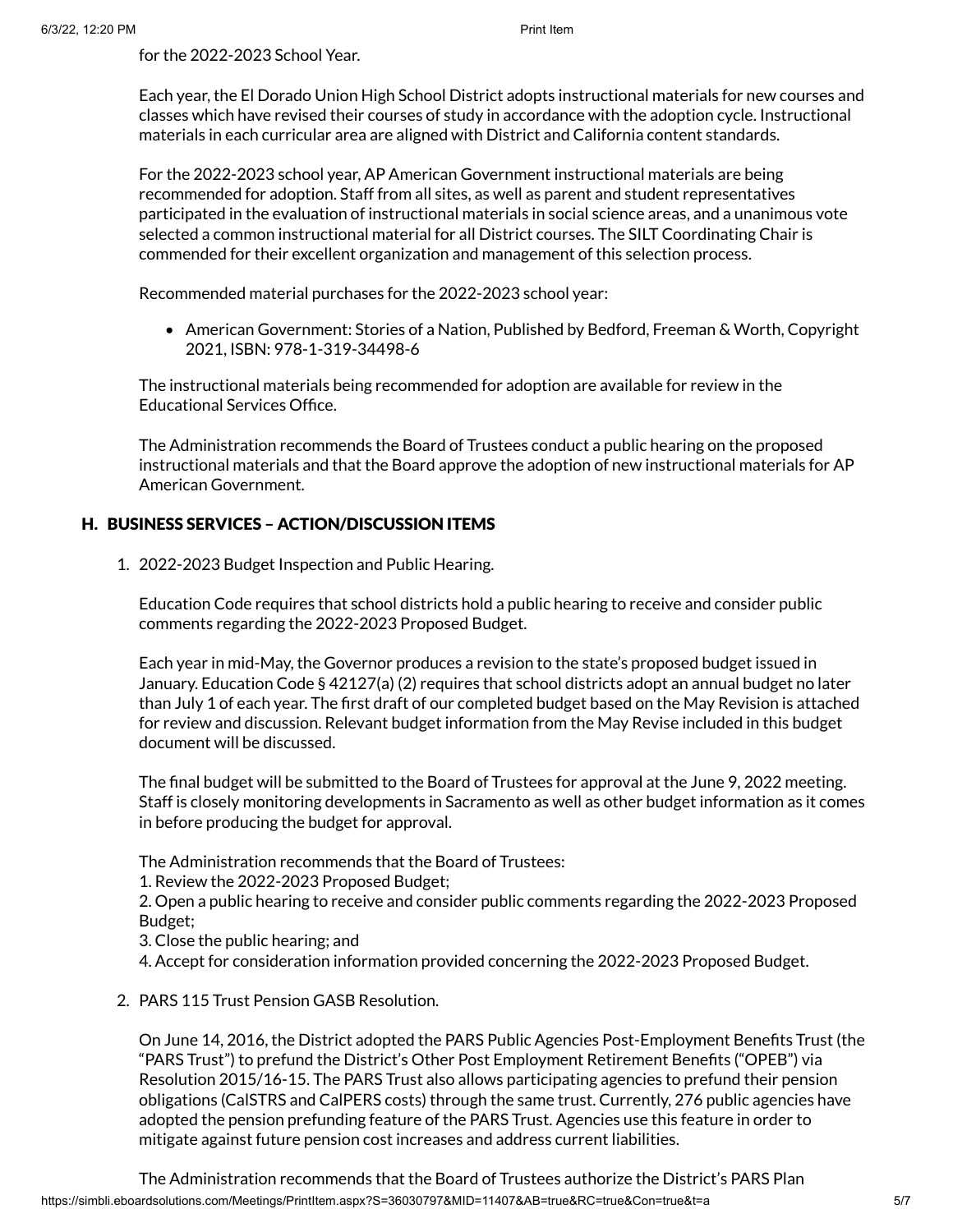Administrator, Assistant Superintendent, Business Services, to amend the District's PARS Trust documents to authorize the use of the pension prefunding feature.

# I. STUDENT SERVICES AND INNOVATION – ACTION/DISCUSSION ITEMS

# J. HUMAN RESOURCES – ACTION/DISCUSSION ITEMS

1. Declare Certificated, Unrepresented and Management Employees' and Classified, Unrepresented, and Management Employees' Salaries Indefinite and Uncertain for the 2022-2023 School Year.

Any potential mid-year salary increases or decreases for employees require language adopted by the Board if any retroactive pay increase or decrease is to be adjusted during the fiscal year.

As a result of anticipated negotiations, legislation, and other factors, the Administration recommends that the Board of Trustees approve Resolution No. 2021/22-15 to declare that all Certificated Employees, and Certificated Unrepresented and Management Employees, and all Classified Employees, and Classified Unrepresented and Management employees' salaries are declared indefinite and uncertain for 2022-2023.

2. Approval of Revision to AR 4319.3-09.

The title and job description have been revised on AR 4319.3-09 to reflect anticipated job duties and responsibilities of these site-based positions at comprehensive school sites which will be filled for the 2022-2023 school year.

The Administration recommends that the Board of Trustees approve the revision to AR 4319.3-09.

3. Proposed New Position - AR 4419.3-09.

AR 4419.3-09 creates a new position, Deputy Superintendent, which will encompass the responsibilities and duties previously performed by the Assistant Superintendent, Educational Services, as well as assist the Superintendent in overseeing day to day functions of the District including but not limited to leading the Executive Cabinet.

The Administration recommends that the Board of Trustees approve AR 4419.3-09.

# K. OTHER – ACTION/DISCUSSION ITEMS

1. Second Reading of Board Bylaws: BB 9320 - Meetings and Notices; and BB 9322 - Agenda/Meeting Materials.

The Board Bylaws listed below have been updated to keep current with policy resulting from changes in statutes, case law, or District practice. On May 17, 2022, the Board conducted a first reading of the following Board Bylaws and authorized the recommended updates.

- BB 9320 Meetings and Notices
- BB 9322 Agenda/Meeting Materials

The Administration recommends that the Board of Trustees conduct a second reading of the above noted Board Bylaws and approve them.

2. First Reading of Board Exhibit 9270 - Conflict of Interest Code of the El Dorado Union High School District.

The Board Exhibit listed below has been updated to keep current with policy resulting from changes in statutes, case law, or District practice. It has been reviewed by the Superintendent